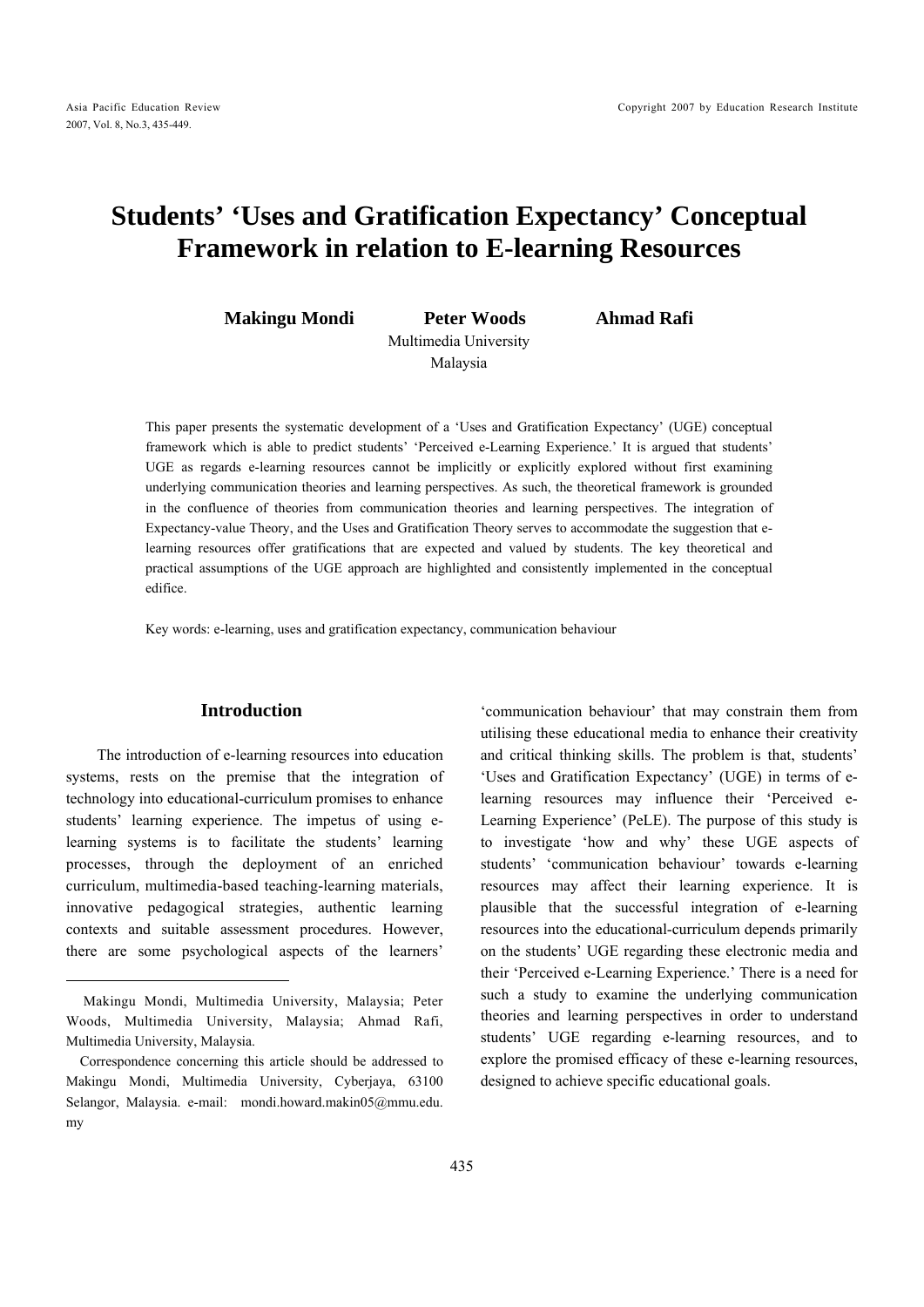## **Communication in the Learning Process**

The role of communication in the learning-process, whether implicitly or explicitly expressed, is critical as it deals with the transmission of information, from which students' attitude and knowledge are formed, and from which they construct new knowledge. An understanding of students' communication behaviour towards e-learning resources is "critical if we are to understand 'how and why' technologies are likely to affect educational processes both now and in the future" (Zemsky & Massy, 2004). Since communication is at the heart of all forms of educational interactions, "its impact on education systems and individual teachers and learners" (Garrison & Anderson, 2003, p.2) is likely to be significant. Communications theories relevant to this research study arise from the perspectives of media uses and gratifications (Ruggiero, 2000). In this study, a 'Uses and Gratification Expectancy' (UGE) conceptual framework is derived from two theories: (i) Uses and Gratification Theory (Katz, Blumler, & Gurevitch, 1974), and (ii) Expectancy-value Theory (Palmgreen & Rayburn, 1985; Ruggiero, 2000).

The Uses and Gratification Theory presumes the adoption of an innovation, and attempts to explain the user's acceptance and continued use of that medium (Stafford, Stafford, & Schkade, 2004). However, this theory has been criticised for a (i) humanistic approach that assumes rationality on part of users – the critics argue that all people are all goal-oriented, (ii) for its functionalist orientation – the idea that media fulfil a specific function, and (iii) introspective capabilities it assumes on part of the audience – that the users are able to assess their own needs (Chandler, 1994; Papacharissi & Rubin, 2000; Rubin, 2002). The uses and gratifications approach has also been criticised for being inattentive to conceptual problems, which inevitably produces important conceptual difficulties that undermine the interpretation and the integrity of the research findings (DeFleur & Ball-Rokeach, 1989; Severin & Tankard, 1997).

In response to some of these criticisms, Expectancyvalue theory is used to extend and add detail to the basic tenets of 'uses and gratification' idea (Littlejohn, 1996). Victor Vroom's Expectancy-value Theory links individual's needs or expectations to their individual goal satisfaction (Vroom, 1995). According to Expectancy-value Theory, students' communication behaviour may be considered as a function of the beliefs one has and the value of the goal toward a given media. This theory maintains that students will be motivated to use e-learning resources in certain ways provided they believe that doing so will bring them the rewards and the value they seek in their learning process (Palmgreen & Rayburn, 1985; Vroom, 1995).

The integration of Expectancy-value Theory, and the Uses and Gratification Theory serves to accommodate the suggestion that e-learning resources offer gratifications which are expected and valued by students. The UGE concept suggests that students, as media users, have expectations, are value-oriented and that they play an active role in choosing and using e-learning resources to fulfil their learning needs. The question is no longer whether the students will accept technology, but rather 'how and why' students use these e-learning resources to gratify their educational needs.

#### *Uses and Gratification Expectancy Concept*

The 'Uses and Gratification Expectancy' concept is used to define students' 'beliefs and evaluations' of elearning resources. This concept proposes that e-learning resources possess attributes that are likely to satisfy students' learning needs, learning styles, values, motivations, interests, intentions and epistemological curiosity. The UGE Conceptual Framework (Figure 5) attempts to explain 'how and why' students' UGE influences their 'Perceived e-Learning Experience.' It is argued that for the integration of e-learning resources into a school-curriculum to succeed, in a blended learning strategy, the dimensions of students' UGE for e-learning resources need to be identified and satisfied. In this current study, it is hypothesised that students may be motivated to use e-learning resources to gratify their Cognitive, Affective, Personal Integrative, Social Integrative and Entertainment needs; these dimensions are derived from a 1973 study by Katz, Gurevitch and Haas (Hamilton, 1998; Katz, Blumler, & Gurevitch, 1974; Severin & Tankard, 1997).

These dimensions to the UGE concept are operationalized as (1) Cognitive UGE, which refers to students acquisition of information, knowledge, understanding, creativity and critical thinking skills; (2) Affective UGE, which refers to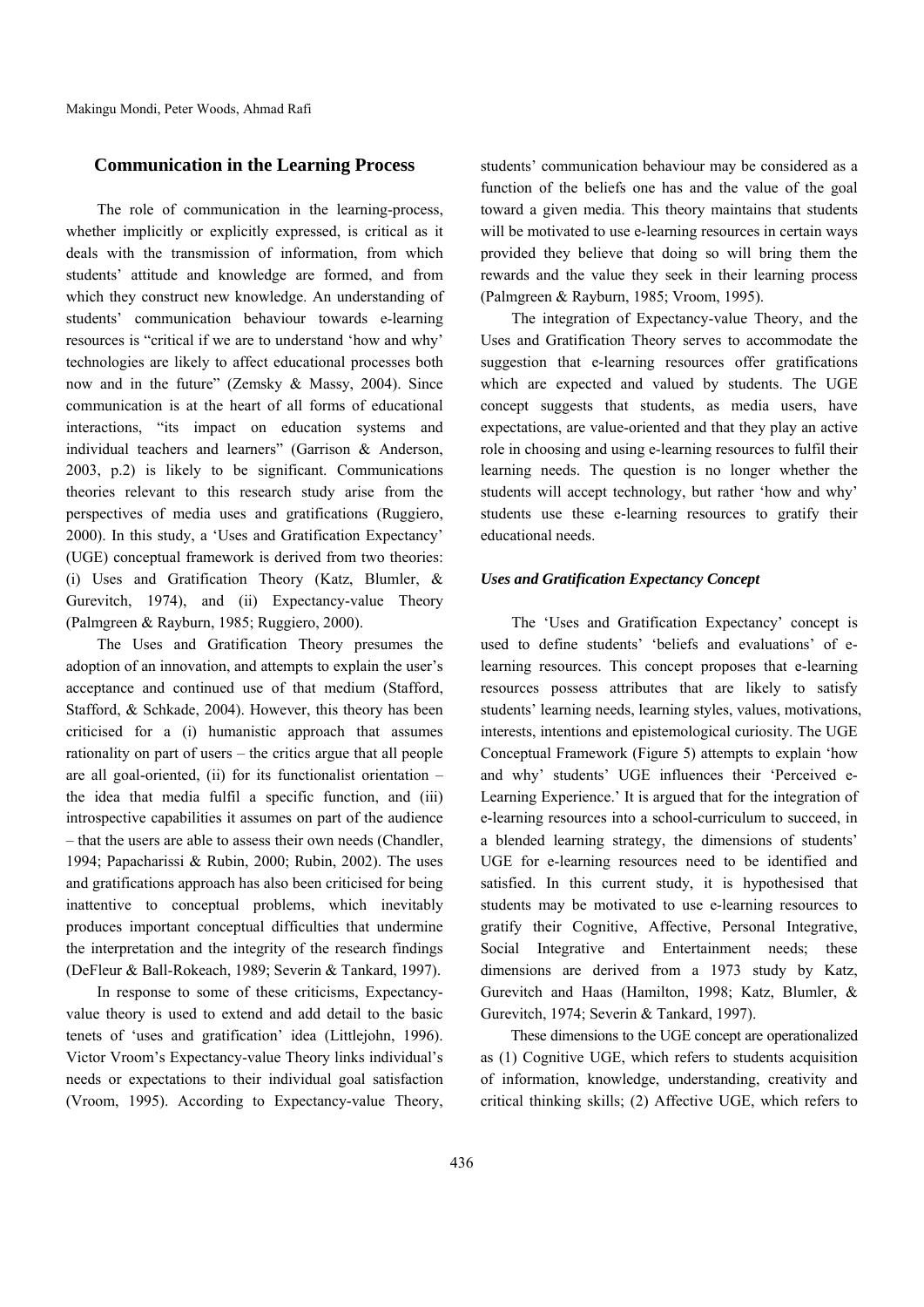students' emotional fulfilment, pleasant feelings and aesthetic experience; (3) Personal Integrative UGE**,** which refers to students seeking credibility as capable selfregulated learners; (4) Social Integrative UGE, which refers to students seeking interaction and collaboration among the learning community; and (5) Entertainment UGE, which refers to students' tendency to seek e-learning resources that are fun and exciting, or soothing and calming (Hamilton, 1998; Severin & Tankard, 1997). It is postulated that these dimensions of UGE are inextricable elements of the students' learning process: they are a supplementary, if not initiating, part of learners' knowledge construction, in a blended learning strategy.

The fundamental theoretical assumption underpinning the UGE concept is that students are actively making motivated choices. As an 'active user' concept, the UGE perspective provides a vantage point from which to explore 'how and why' students respond to e-learning resources (Ebersole, 2000; Littlejohn, 1996). Students' 'beliefs and evaluations' about the gratifications offered by the electronic-media genre may shape their specific use of elearning resources, which may in turn influence their intention for further use of these resources in an educational context (Chandler, 1994). Students may be motivated by (i) a medium's content, (ii) general exposure to the medium, and (iii) familiarity with medium's format. They may apply skills and benefits acquired from previous experience with electronic media to their integration of technology in their learning context. According to Littlejohn (1996) and Rubin (2002), these factors may be further influenced by (a) students' personal circumstances, (b) their psychological dispositions and social contexts, (c) their learning needs, (d) their communication behaviour towards e-learning resources, (e) the consequences of their communication behaviour, and (f) availability of functional or supplemental alternatives to using the electronic media in their learning environment. Together, these elements may affect 'how and why' students' 'Uses and Gratification Expectancy' for e-learning resources influence their 'Perceived e-learning Experience.' The 'causal relationship' may not be linear: there are several intervening variables to be taken into account (Littlejohn, 1996).

## **Conceptual Framework**

The conceptual framework for this study is grounded in the confluence of the existing communication theories and current learning perspectives. Specifically, this study is based on the 'Uses and Gratification Expectancy' (UGE) concept. The learning perspectives (a continuum of behavioural, cognitive, constructive, and metacognitive learning processes) are invoked in this conceptual framework, in order to highlight the contextual conditions that influence students' 'Perceived e-Learning Experience.'

The UGE concept provides a framework for understanding the processes by which students seek information or content selectively, that are commensurate with their learning needs, beliefs, motivations and intentions. In this study, the UGE concept has four functions: (1) it forms a background theoretical framework for understanding students' perceptions, thinking and actions; (2) it acts as an indicator for teaching and learning process; (3) it can be seen as an inertia force that may constrain students' uses for electronic media in an educational context; and (4) as a consequence, it has a forecasting character; it may be used to predict the success of integration of 'media and learning' in education systems (Schlöglmann, 2001). It is plausible that students' 'Uses and Gratification Expectancy' in regards to e-learning resources can be a predictor of their 'Perceived e-Learning Experience.'

The following sections illustrate the five steps for the development of the 'Uses and Gratification Expectancy' (UGE) conceptual framework.

#### *Step 1: Gratification Sought and Gratification Obtained*

Uses and Gratification theory assumes that audiences actively seek out media in a goal-directed way that provides them with the means of gratifying a wide variety of needs (Littlejohn, 1996). In recent years, the theory has been reformulated to stress comparisons between the gratification sought (GS) from a medium with gratification obtained (GO) from the medium (Palmgreen, Wenner, & Rosengren, 1985). This is an attempt to address various criticisms levelled against the Uses and Gratification theory. This approach underpins the fact there will always be a difference between the GS and GS (Figure 1).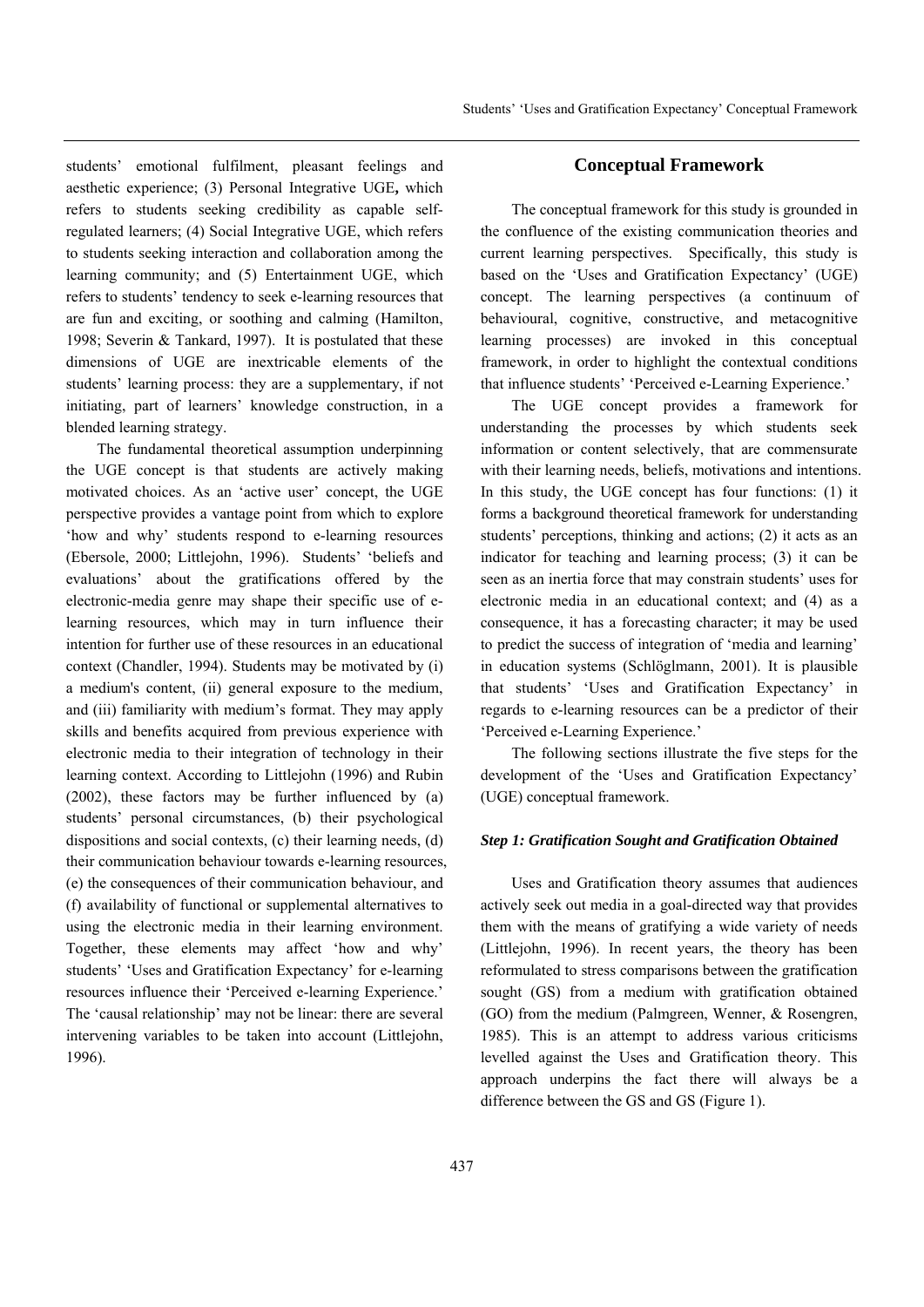

*Figure 1.* Gratification sought and gratification obtained

#### *Step 2: An Expectancy-Value Model of GS and GO*

Comparing the gratification sought (GS) with the gratification obtained (GO) reflects the outcomes achieved in the past but do not necessarily reflect the likelihood that they will be repeated in the present by engaging in further media consumption (Littlejohn, 1996).



*Figure 2.* An expectancy-value model of GS-GO *Note.* Derived from Expectancy-value model (Littlejohn, 1996, p. 347; Palmgreen & Rayburn, 1985)

Palmgreen and Rayburn (1985) thus proposed the integration of the Expectancy-value theory within the Uses and Gratification framework. Expectancy-value theory is directly linked to Uses and Gratification theory. The result is an Expectancy-value model of the gratification sought (GS) and the gratification obtained (GO) (Figure 2). The model suggests that personal motivations for media use offer gratifications which are expected by audiences; these expectations are in turn influenced by their 'beliefs and evaluations' of the media. The audience's decision to continue using the media depends on whether or not their 'beliefs and evaluations' are positive or negative.

## *Step 3: Uses and Gratification Expectancy Model*

Although expectations about the gratification for the attributes possessed by a media object are not direct measures of the gratifications actually obtained from media consumption, these expectations are related to such gratifications (Palmgreen & Rayburn, 1985). In turn, the gratification obtained influences future gratifications expectancy. In an educational context, the underlying process is now conceived as an iterative one in which the students' Uses and Gratification Expectancy (UGE) is continually modified through self-observation (Palmgreen, Wenner, & Rosengren, 1985).



*Figure 3.* UGEM

It is possible to argue that students' Uses and Gratification Expectancy for e-learning resources is continually modified by their Perceived e-Learning Experience, through their self-regulatory learning process and self-efficacy (Bandura, 1997; Pajares, 2002).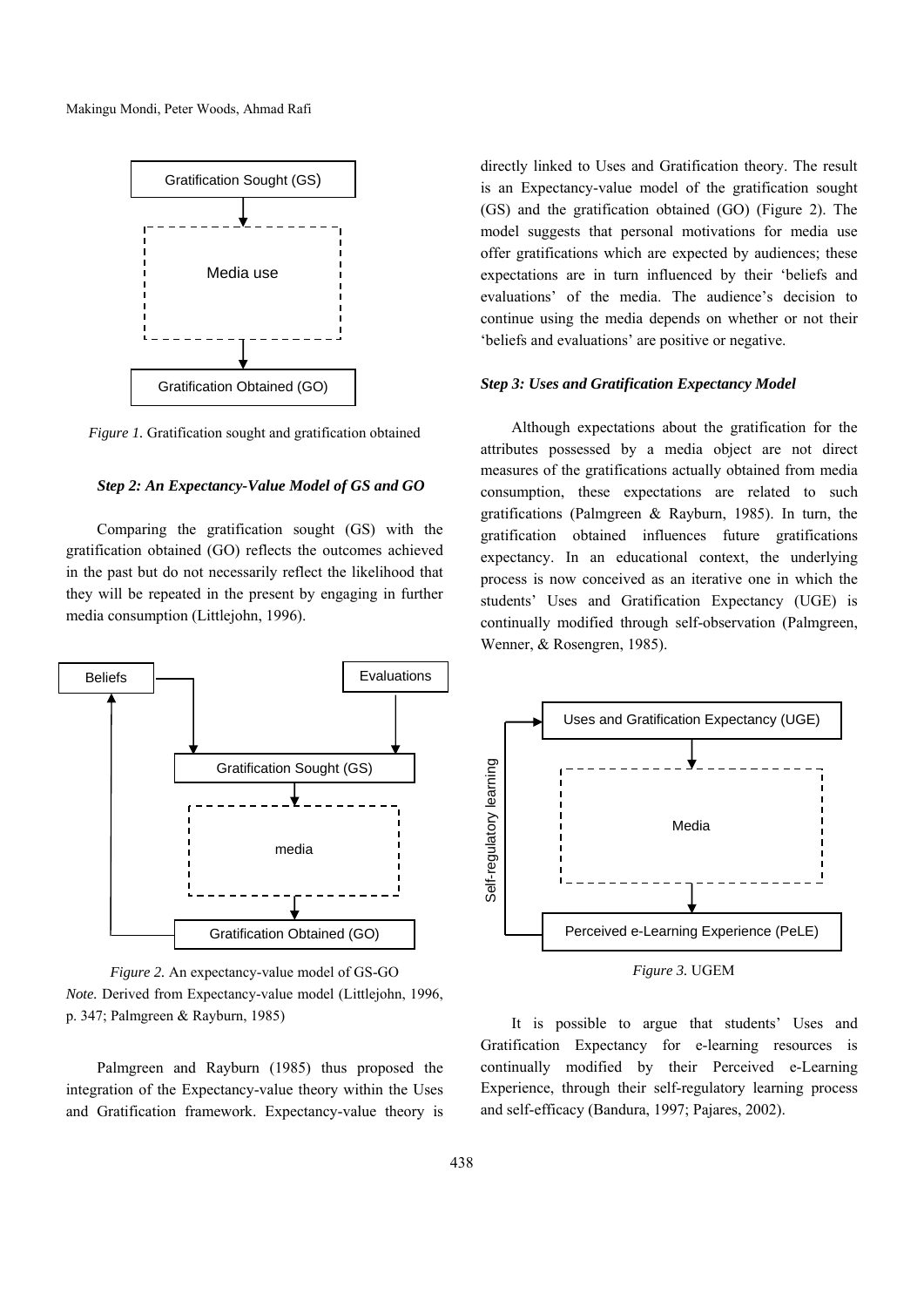In the proposed Uses and Gratification Expectancy Model (UGEM), the students' UGE as it relates to elearning resources is continually updated as a result of the self-observation of student's own Perceived e-Learning Experience (PeLE) (Figure 3). Through self-reflection, students explore their own patterns of cognition, self-beliefs, engage in self-evaluation, and alter their thinking and develop their skills accordingly (Pajares, 2002).

## *Step 4: Blended Learning Strategy*

Students' UGE influence on their Perceived e-Learning Experience is mediated by an adapted and adopted blended learning strategy: a mix mode of face-to-face classroom teaching and the use of e-learning resources (Figure 4).



*Figure 4*. Blended learning strategy



*Figure 5*. UGEM conceptual framework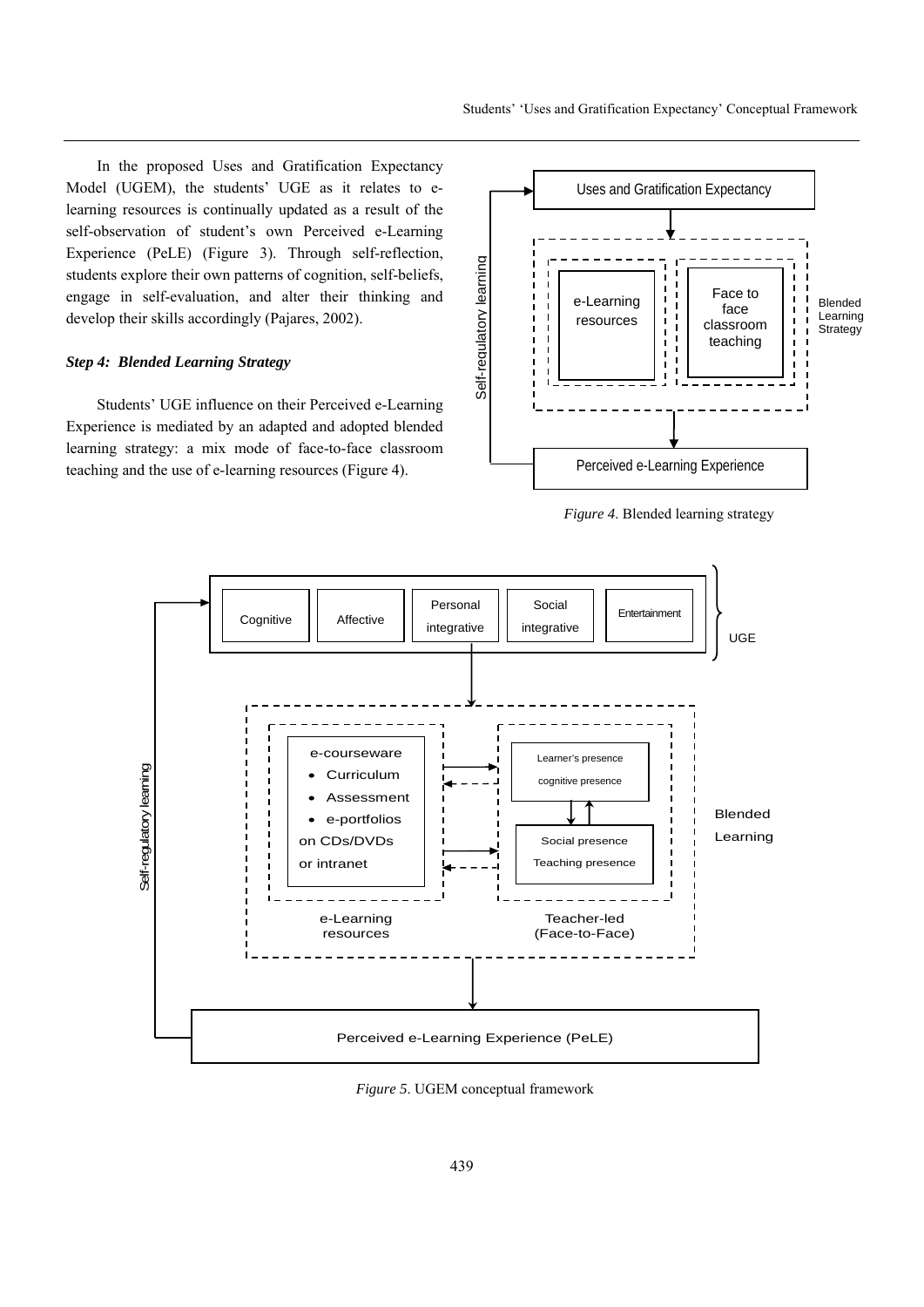## *Step 5: Complete Conceptual Framework Diagram*

The main concepts are illustrated in (Figure 5). According to a 1973 study by Katz, Gurevitch and Haas, students may use a given media to satisfy their Cognitive, Affective, Personal Integrative, Social Integrative and Entertainment needs (Hamilton, 1998). In theory, these dimensions of students' UGE as they relate to e-learning resources may influence their Perceived e-Learning Experience.

# **Operational and Theoretical Definitions of the Main Concepts**

## *Overview*

This section presents both operational and theoretical definitions: (a) an operational definition of a concept includes the procedures used for classifying and measuring it; and (b) a theoretical definition defines a concept in terms of other concepts which supposedly are already understood (Golbeck, 1986).

#### *Cognitive Uses and Gratification Expectancy*

Cognitive Uses and Gratification Expectancy refers to students' acquisition of data, information, and understanding in order to construct new knowledge. Students expect to acquire information, understanding, creativity and critical thinking skills by utilising e-learning resources. They expect to encounter and use e-learning resources that have "content and the reinforcement of the educational goals that will enhance cognitive presence and the realization of higherorder learning outcomes" (Garrison & Anderson, 2003, p. 4).

The assumption is that the learners are capable of assembling the subject matter in accordance with their educational goals, interests and their individual learning styles (Hase & Kenyon, 2000; Honey & Mumford, 1986; Kolb, 1984). Students use a computer as an education medium tool to explore, find information, organise it and evaluate it as they construct new knowledge. As capable learners, they want to hypothesise, experiment, and draw their own conclusions (Papert, 1993; Schwartz, 1999). They want to express their new knowledge and ideas, in compelling ways as creative and critical thinkers (Razali,

2002). As knowledge workers, they will be expected to "identify and solve challenging and complex problems, relying on imagination and creativity, high levels of education and skills" (Andrews, 2004).

Students seek interactive multimedia elements that are used to represent "concepts, abstractions, actions or simulations, metaphors and modifiers" (Severin & Tankard, 1997, p. 87). They may seek various learning objects such as the use of concept maps, analogies and metaphors, models, and graphic organisers such as Venn diagrams, to help them make and test hypothesis, integrate themes, or make portfolios as they reflect through their learning cycles (Kolb, 1984). They intend to assemble these learning objects into simple or complex arguments, in creative and innovative fashion, as demanded by their specific learning aims outlined in their school-curriculum or proposed in a contemporary educational perspective. These argumentations, whether subtle or complicated, essentially enable an individual learner to construct new knowledge and enhance overall cognitive learning experiences (Papert, 1993; Schwartz, 1999).

#### *Affective Uses and Gratification Expectancy*

Affective Uses and Gratification Expectancy refers to students seeking emotional fulfilment and pleasant feelings in using computers and other media technologies for educational purposes. Students expect to enjoy using computers and relating well to technologies during their learning processes. They want media experiences that evoke pleasure and emotional engagement (Lombard & Ditton, 1997). The change to e-learning systems "involves a major cultural shift in epistemological values and pedagogy" (Cotterill, 2003) as students attempt to adapt to the emerging computer-mediated communication methods. Students' affection for these new media, enhanced by their increasing self-efficacy, is essential to overcome the initial fears of many novice users (Eastin & LaRose, 2000; Schunk, 1991).

The success of an e-learning program may require learners to be equipped with a certain degree of computer skills and self-efficacy for handling information systems. Studies suggest that self-efficacy perception is positively related to the amount of computer use and task performance engaged in (Eastin & LaRose, 2000; Schunk, 1991). Self-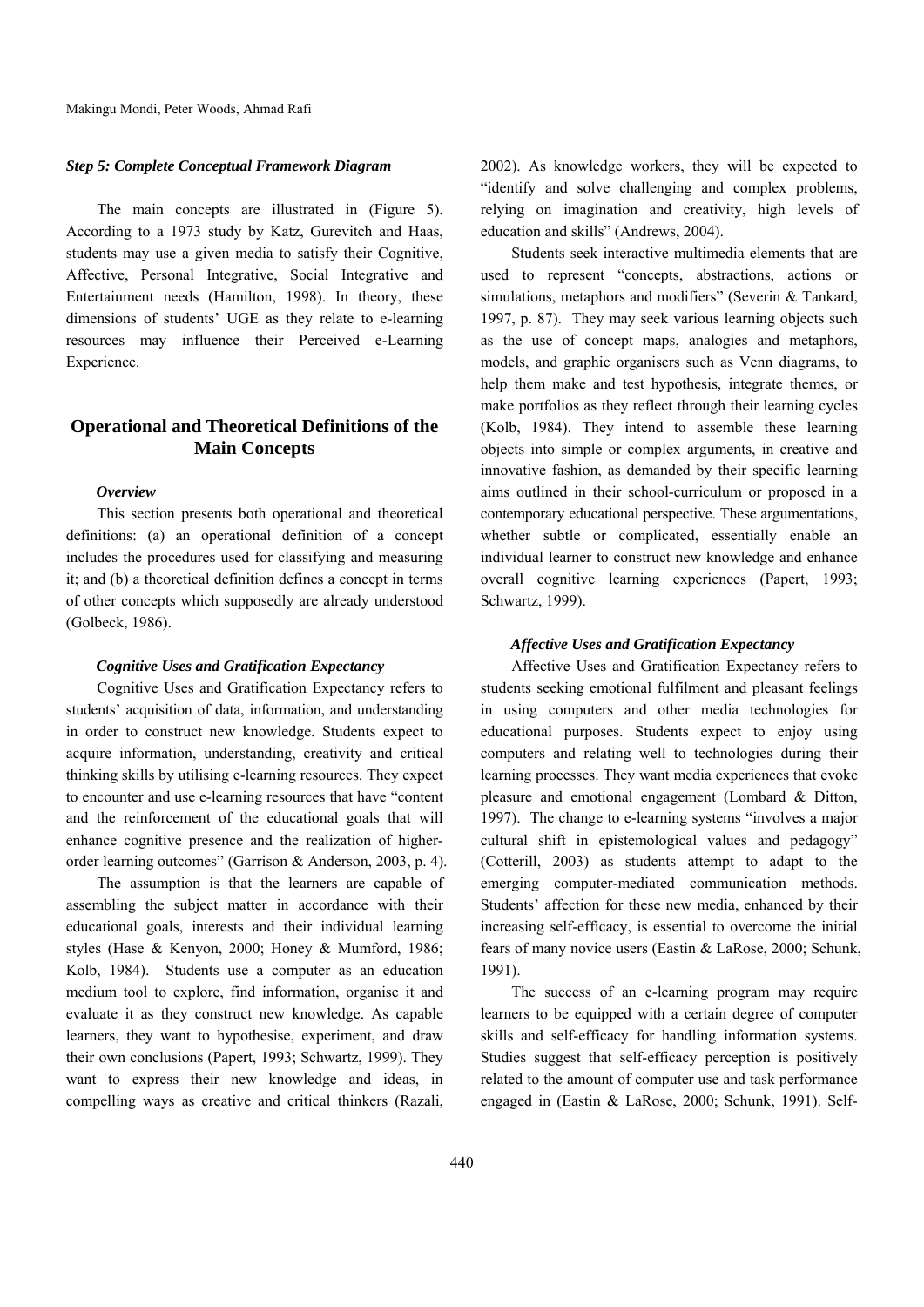efficacy judgments are deemed to influence the affective responses of the users; "individuals will tend to prefer and enjoy behaviour they feel capable of performing and dislike those they do not feel they can successfully master" (Hayashi, Chen, Ryan, & Wu, 2004). Arguably, as students spend time using e-learning resources and make progress, this enhances their self-efficacy and hence their affection to continue using these resources to enrich their learning experience.

## *Personal Integrative Uses and Gratification Expectancy*

The notion of Personal Integrative Uses and Gratification Expectancy refers to students seeking credibility as capable self-regulated learners; as they integrate e-learning resources in their personal learning activities. Students want to be engaged in their own learning experiences, at the same time, they expect to be challenged to reach their own conclusions; beyond being passive observers in the class, they aspire to becoming active learners and discoverers, as they construct new knowledge (Papert, 1993; Windham, 2005). Students expect e-learning resources that facilitate self-paced, self-accessed, selfassessed and self-regulated learning. This places a sharper focus on holistic and long-term mental development rather than short-term discipline-based academic excellence (Infrastructure, 2005). Such innovative learning approaches appeal to the constructive and meta-cognitive learning that advocate learner's ability to co-construct new knowledge in a self-directed fashion (Hase & Kenyon, 2000; Kolb, 1984). The assumption is that students have a natural, eagerness to explore and spontaneously learn from available e-learning resources (Papert, 1993; Schwartz, 1999).

This assumption presupposes students that are selfregulated, goal-oriented, selective, and purposeful in their use of e-learning resources. This implies that the student is a somewhat sophisticated and technical savvy media user whose patterns of use of e-learning resources may be guided by the teacher and shaped by curriculum-based learning objectives in school. This suggests a personal integrative nature on the part of the student's adoption, acceptance and desire to continue using the e-learning resources: the student derives unique gratifications by using these resources for learning purposes (Levy & Windahl, 1985).

#### *Social Integrative Uses and Gratification Expectancy*

The concept of Social Integrative Uses and Gratification Expectancy refers to students seeking interaction and collaboration among the learning community, in order to integrate e-learning resources in their learning experience. Social interaction is a critical component of situated learning – learners become involved in a "community of practice" which embodies certain beliefs and behaviours to be acquired (Peckham, 2005). Situated Learning theory postulates that learning is a function of the activity, context and culture in which it is situated. This theory provides a framework to support the development of collaborative learning models within a blended learning strategy.

In a blended learning environment, students expect both interpersonal social interactions and para-social presence associated with electronic media. They expect interpersonal relations, affect, synergism, immediacy and scaffolding associated with the physical teacher's presence and interaction with their peers. At the same time, they expect interactivity, instantaneity, random access and the spontaneity associated with media-use and the para-social presence of computer-multimedia presentations (Garrison & Anderson, 2003; Khosrow-Pour, 2002; Windham, 2005).

Social interactions of a collaborative nature, such as of the teacher-student, student-peer to peer, student-subject material experts, and or any other participants, have the potential to provide 'teaching presence' or an objective view point (Garrison & Anderson, 2003). This could be face-toface or on-line discussion groups, and could be by synchronous or asynchronous modes of communication. The premise is that students' learning experiences should go beyond mere access to information, and include studentfacilitator and student-student interaction. It is in this twoway interactive communication "where meaning is collaboratively constructed" (Garrison & Anderson, 2003, p. 117).

Students also respond to the para-social presence of the media: they seek cues presented by persona characters that they encounter within an electronic medium (Lombard & Ditton, 1997). This para-social interaction or media presence may be established by a pre-video tape recording of presenters or animated avatars, with no possibility of the user interacting with them socially in real time. Using direct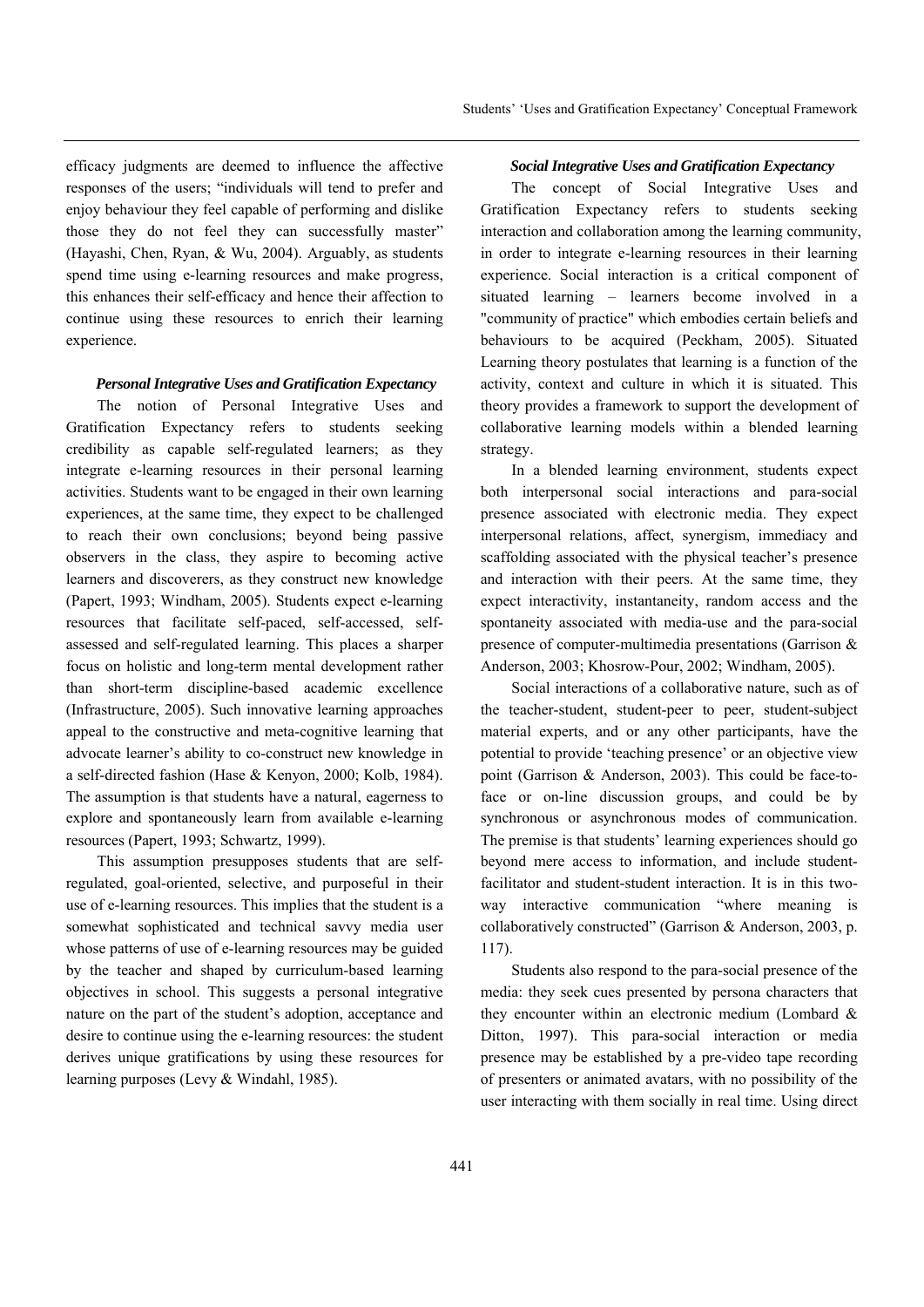address camera views, in which the personality seems to be looking at the viewer, and using informal speech patterns, simplicity and sincerity can generate a conversational style presentation or para-social interaction (Lombard & Ditton, 1997). In the process of learning experience, the student seeks to establish a para-social relationship; say with a 'computer teacher' character akin to a real life studentteacher relationship.

## *Entertainment Uses and Gratification Expectancy*

The notion of Entertainment Uses and Gratification Expectancy refers to the students' tendency to seek elearning resources that are fun and exciting, or soothing and calming. Entertainment is a ubiquitous phenomenon. Entertaining e-learning resources are capable of gratifying students because of their unique intrinsic properties, along with the students' idiosyncratic appraisals of these properties (Bryant, 2002). Entertainment not only has the capacity to excite, but it can soothe and calm as well. This latter capacity of entertainment may benefit those students who are stressed, annoyed, angry or otherwise disturbed.

At the same time, some students expect e-learning resources to be fun, exciting and entertaining (Eighmey & McCord, 1998). Students learn from "purposeful, meaningful experiences that engage their imaginations and arouse their emotions" (Brandt & Perkins, 2000, p. 176). 'Uses and Gratification' research has demonstrated that the value of media entertainment lies in the tendency to use the electronic media to escape through attention engagement, aesthetic enjoyment, and tension release (Hamilton, 1998; McQuail, 2000; Severin & Tankard, 1997). Previous research suggests that providing higher entertainment value is likely to motivate media users to use the media more often (Luo, 2002). This suggests that the provision of some entertainment value in e-courseware would likely motivate students to use these e-learning resources more often.

According to the Sensory Stimulation Theory (Laird, 1985), effective learning occurs when the senses are stimulated. Arguably, the more the multi-senses are stimulated, the greater is the learning that takes place. Students expect e-learning resources that afford them entertainment; compelling and engaging lesson-contents and assignments in form of visual models, multimedia presentations, simulations, and games, in lieu of which they may become bored and disinterested this may have adverse effects on their learning experiences (Munro & Rice-Munro, 2004).

## *Blended Learning Strategy*

The blended learning strategy represented in this conceptual framework refers to mixed mode learning; that combines face-to-face classroom teaching, and is supplemented by students use of e-learning resources. In the Malaysian Smart Schools, the e-learning resources include CD-based courseware approved by the Ministry of Education; and access to filtered web sites that are accessed via the Ministry's School Net Internet Service Provider.

Conceptually, the student is continually learning from various sources other than the conventional classroomteacher 'chalk-and-talk' presentations. The student learns to use computers and other electronic technologies to perform different tasks, embedded in different contexts (Palaigeorgiou, Siozos, Konstantakis, & Tsoukalas, 2005). A student in a blended learning environment has access to information from a variety of sources including facilitators, intranet, and internet, outside experts, and from peers, that together, constitute a 'learning community.'

Blended learning strategy encourages "individuals to be independent thinkers, at the same time, interdependent collaborative learners" (Garrison & Anderson, 2003, p. 22). It is this juxtaposition of both cognitive independence and social interdependence that operate simultaneously in this "seemingly contradictory relationship that creates the spark that ignites a true educational experience that has a personal value and socially redeeming outcomes" (Garrison & Anderson, 2003, p. 23). Ideally, the creation of knowledge is be facilitated through this personal reflection of the learner and the complementary collaborative process afforded in a blended learning environment.

## *E-Learning Resources*

In this study, e-learning resources refer to e-courseware and the internet. The e-courseware could be CD-based, DVD-based or web-based. The internet access for students refers to educational websites that may be used to complement e-courseware or their studies in general. This should allow the students to access learning resources other than the CD-courseware based on approved curriculum from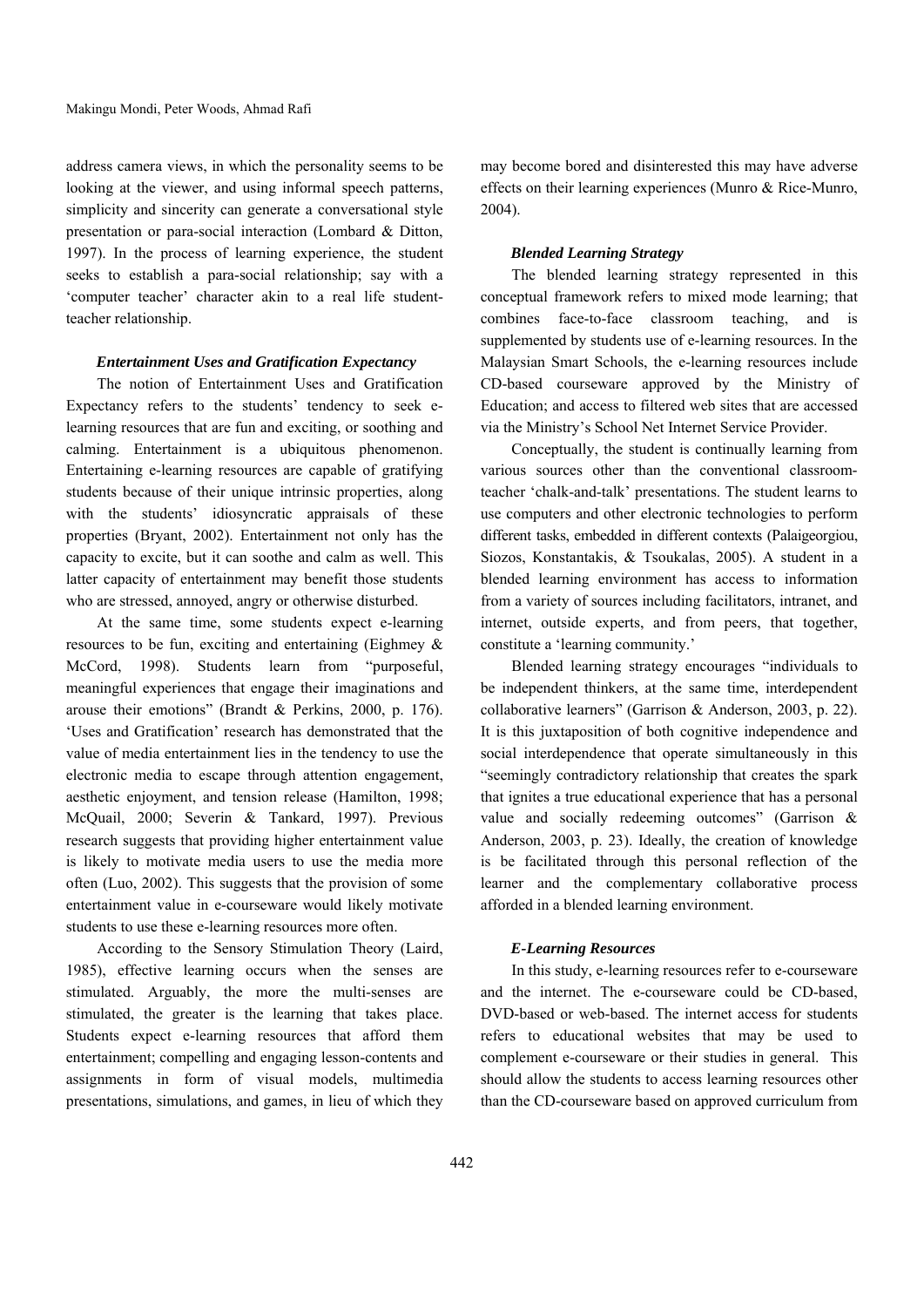the Ministry of Education, Malaysia. In a digital era, students are faced with numerous sources of media content, far beyond sanitised e-courseware specifically designed for them. They receive messages from diverse sources, in a random fashion, rather than in a carefully crafted linear approach. Put together, these e-learning resources present vast amounts of content to the students, in an increasingly interconnected and ubiquitous fashion: these resources may be accessed from school, library, cybercafé, and home, via computers, internet, mobile phones and other electronic devices.

#### *Learner's Presence*

The concept of the Learner's presence refers to both cognitive thinking and cognitive presence. Cognitive thinking, is defined as part of mental life having to do with striving, including desire and volition; whereas cognitive presence describes the extent to which learners are able to construct and confirm meaning through sustained reflection and discourse (Marzano, 1998). In a learner-centred approach, the emphasis is on independent learning based on self-regulated; that is, self-study and self-assessment.

From a cognitivism-constructivism perspective (Heinich, Molenda, Russel, & Smaldino, 1996), it is within an individual's cognitive presence or a student's role to internalise information in order to create knowledge within the bounds of personal and unique "field of experience" (Severin & Tankard 1997, p. 58). Effective learning may thrive in a blended environment, where the teacher facilitates an intellectual mood that supports sustained "critical discourse and higher-order knowledge acquisition and application" (Garrison & Anderson, 2003, p. 27). It is proposed that "cognitive presence is enhanced and sustained when social presence is established" (Garrison & Anderson, 2003, p. 27). Cognitive presence is a condition for higherorder thinking and learning. Indicators of cognitive presence are a "sense of puzzlement, information exchange, connecting ideas and the application of new ideas" (Garrison & Anderson, 2003, p. 30).

## *Social Presence*

In a blended learning strategy, collaboration or objective learning may be facilitated by a face-to-face teacher's social presence; and to some extent by peer-topeer social presence. Social presence refers to the ability of learners to express themselves socially and emotionally, through the medium of communication being used. Indicators of social presence are the expression of emotions, risk-free expression and the encouragement of collaboration or objective learning (Garrison & Anderson, 2003).

The notion of peer-to-peer social presence refers to student-student interaction that allows individual students to share with their peers what they know and at the same time to learn from their superior peers. Secondary school students are expected to develop and value collaborative skills which are essential skills for working with others. It is assumed that students sharing their ideas and responding to others, in turn enriches their own learning experience: (i) increases involvement in learning, (ii) encourages group learning, (iii) improves thinking and deepens understanding, and (iv) that learning is enhanced when it is social and collaborative, not when it is isolated and competitive (Chickering & Gamson, 1991).

## *Teaching Presence*

The notion of teaching presence refers to a special case of the social processes for realising a worthwhile student's learning experience under the guidance of facilitators. Indicators of teaching presence include the setting of curriculum and methods, articulating learning objectives, sharing personal meaning and focusing students' discussions (Garrison & Anderson, 2003). Teacher's presence, at the secondary school level, is perhaps the most important function of 'social presence' and constructive collaborative effort. However, as e-learning culture takes root in a knowledge-based society, peer-to-peer collaboration and the role of other experts may increasingly become significant in a student's learning experience. Scaffolding, as an important step for novice learners in a digital learning environment, may be achieved through teachers, technicians, and through superior peers guiding the novice students. This can either be synchronous or asynchronous communications via chat rooms, e-mail, discussion boards, teamwork, cooperation, group work or any other endeavour that fosters the sharing of knowledge.

#### *Perceived e-Learning Experience*

For the purposes of this study, students' 'Perceived e-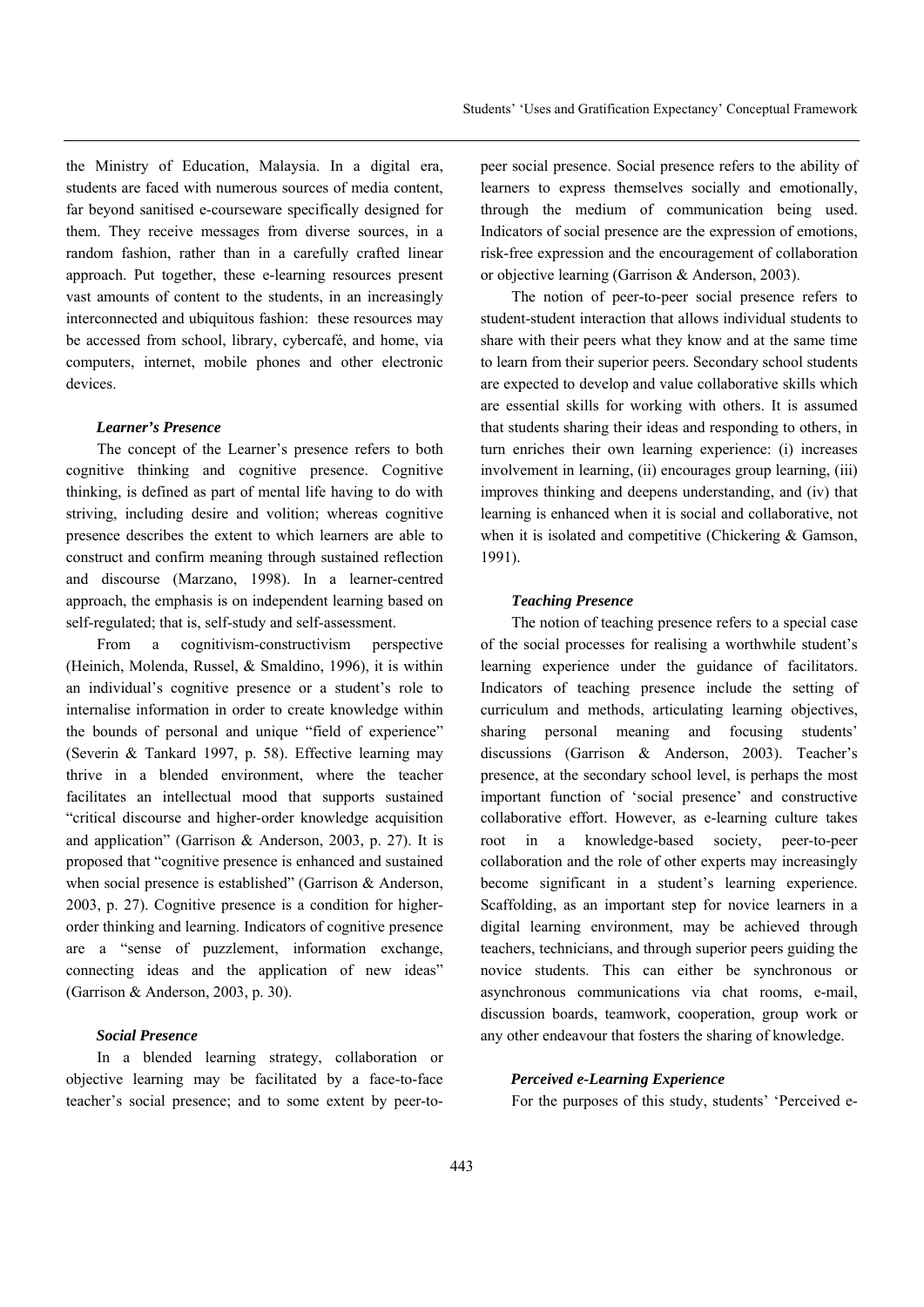Learning Experience' (PeLE) is conceived as an integral part of the overall students' learning experience. Conceptually, students' 'Perceived e-Learning Experience' is framed in terms of a theoretical continuum that underlies e-courseware instructional design, namely: behaviourism, cognitivism, constructivism, metacognitivism and an integration of these learning perspectives. These concepts broadly address students' learning experience, in a blended learning strategy: (i) the behaviourist's emphasis on observable performance, (ii) the cognitivist's emphasis on states of knowledge, (iii) the constructivist's emphasis on the development of personal views of the world through individual experiences, and (iv) the metacognitivist's emphasis on self-regulated learning; that is, the students reflect on their own learning, consult diverse resources, and develop conceptual frameworks and make connections between ideas to construct new knowledge (Sherry, 1998; Piaget, 1969; Heinich et al., 1996; Hofstetter, 2001; Hase & Kenyon, 2000). Learning takes place from low-order to high-order thinking, with no distinct point along the continuum where a student's learning experience switches from behavioural to metacognitive (Shedroff, 2001). Students may vary in their abilities and their capabilities of dynamically adapting their learning styles to the prevailing learning environment.

Although this research is grounded in various learning perspectives, these theories do not directly dictate student's Perceived e-Learning Experience, but simply help to contextualise students' uses and gratifications for e-learning resources. Educational psychology is "steeped in controversy" regarding which perspective should be applied in education systems (Conner, 2002). However, for the purpose of this research study, a blended strategy is most likely to be successful since each of these paradigms, has its own strengths and weaknesses (Munro & Rice-Munro, 2004).

No particular learning perspective may be considered as the sole basis of an effective blended learning strategy (Beauschel, Gaiser, & Draheim, 2003). A blended learning environment can be a complex ecology of interactive elements that support students learning experience: encompassing students with dynamic learning styles and preferences. As such, each individual learner may exhibit varying learning abilities at various stages of understanding; it may not be easy to pinpoint which epistemology is at

work at what stage, and for which student. Heinich et al. (1996) posit that "we are not obliged to swear allegiance to particular theory" (p. 18). The important consideration is the postulation of a learning perspective that gives a plausible explanation of students' 'Perceived e-Learning Experience.'

According to Jacobs (2004), there is little research evidence to support the notion that any one perspective wholly explains students' learning experience; while an emphasis on a given paradigm of teaching-learning process may sort out one difficulty, it may well create other difficulties for teachers and learners. Howard Gardner (Infed, 2005) alludes to the idea that psychology merely helps educators to understand the conditions within which learning takes place; rather than dictate the precise learning process in education. This eclectic approach to learning theories guides this research.

## *Self-Regulatory Learning*

Students observe their own actions to provide diagnostic information about the impact of their uses for elearning resources: they monitor themselves as their uses for e-learning resources become more refined and gratification for e-learning resources increases in the process. According to Pajares (2002), through their self-reflections, students explore their own cognitions, self-beliefs, engage in selfevaluation, and alter their thinking and develop their skills accordingly. Their uses and gratification expectancies for elearning resources evolve iteratively as they become more familiar with these new technologies. They increase their knowledge and acquire more skills based on purposive action through their sub-functions of judgmental process, and self-reaction (Bandura, 1986). The students' selfjudgmental process compares self-observations of their Perceived e-Learning Experience to their 'beliefs and evaluations' of the e-learning resources, and makes corrective adjustments that enhance their own learning activities. Self-regulatory learning assumes that the locus of control for the learning process resides in the student. The self-reactive function forms the basis for the motivational incentive through the gratification derived from accomplishing an activity that meets desired standards; as may be dictated by the school-curriculum.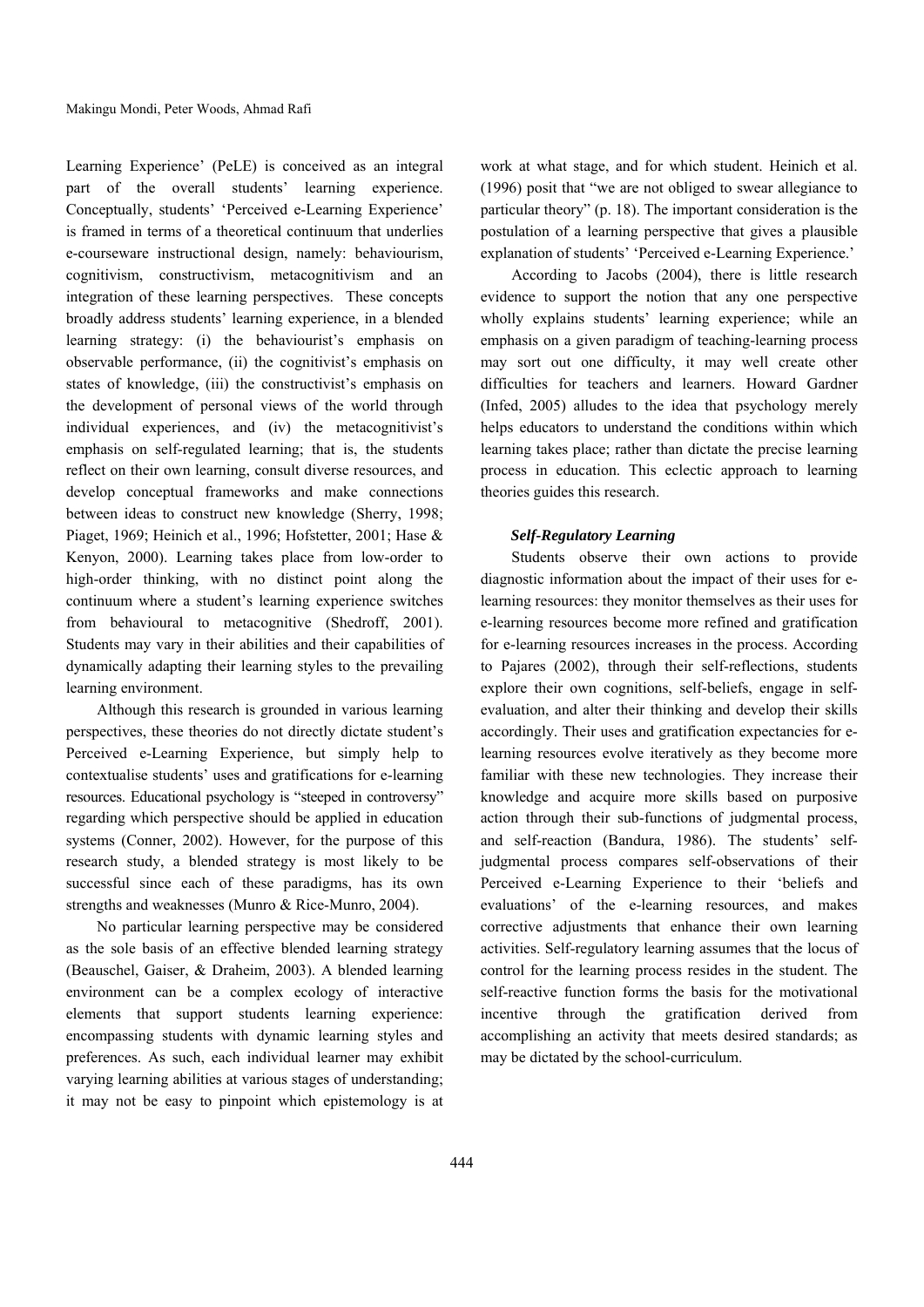# **Hypothetical Cause-Effect Relationship**

The overarching hypothesis is that students' 'Uses and Gratification Expectancy' for e-learning resources influences their 'Perceived e-Learning Experience.' Figure 6, (derived from Figure 5), and this illustrates a 'cause-effect' relationships between UGE dimensions and Perceived e-Learning Experience. The independent latent variables (exogenous constructs) are labelled as Cognitive UGE, Affective UGE, Personal Integrative UGE, Social Integrative UGE and Entertainment UGE; and the dependent latent variable (endogenous construct) is labelled as 'Perceived e-Learning Experience.'



*Figure 6.* Hypothetical UGE structural model

*Note.* The structural model contains the following:

- $\xi$  = (Xi or Ksi) represents the exogenous latent constructs
- $\eta$  = (Eta) represents endogenous latent construct
- $\zeta$  = (zeta) represents the error terms

The double-headed arrows, on curved paths, represent correlations between any two exogenous constructs

The research hypotheses are represented by single arrow, on straight paths, from the exogenous constructs to the endogenous construct.

## **Hypothesised UGE Model**

The aim of such a diagrammatic model (Figure 6) is to give conceptual clarity to the concepts and their relationships that have been discussed so far. The Uses and Gratification Expectancy Model (UGEM) may provide a workable conceptual framework for empirical investigation of the espoused hypotheses.

The hypotheses for this study are derived from the hypothetical UGE structural model (Figure 6), and were inspired by philosophical and epistemological perspectives (Katz, Blumler, & Gurevitch, 1974; Littlejohn, 1996; Munro & Rice-Munro, 2004; Palmgreen, 1984; Severin & Tankard, 1997). Five hypotheses are suggested and presented as follows:

H1: Students' Cognitive Uses and Gratification Expectancy  $(\xi_1)$  in relation to e-learning resources influences their Perceived e-Learning Experience (η).

The first hypothesis (H1) stems from the 'Cognitive UGE' concept, which maintains that students use electronic media technologies to acquire data, information and understanding in order to be creative and critical thinkers as they construct new knowledge.

H2: Students' Affective Uses and Gratification Expectancy  $(\xi_2)$  in relation to e-learning resources influences their Perceived e-Learning Experience (η).

The second hypothesis (H2) stems from the 'Affective UGE' concept, which maintains that students seek aesthetical value and emotional fulfilment as they use computers and other media technologies in the process of knowledge construction.

H3: Students' Personal Integrative Uses and Gratification Expectancy  $(\xi_3)$  in relation to e-learning resources influences their Perceived e-Learning Experience (η).

The third hypothesis (H3) stems from the 'Personal Integrative UGE' concept, which maintains that students seek to integrate e-learning resources in their personal learning processes and through internalisation of new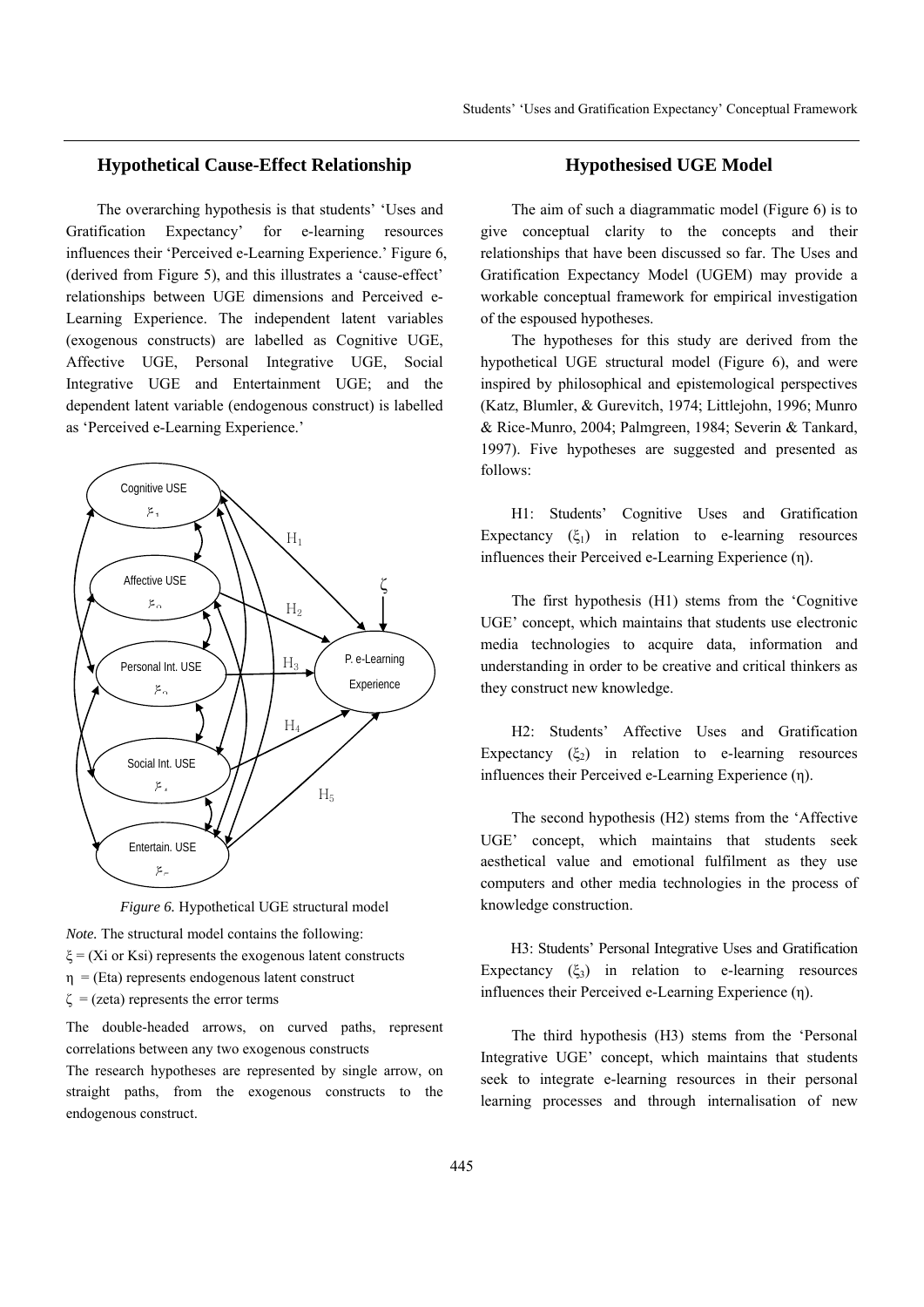learning experience into their individual mental schema; they, individually, seek to internalise new interpretations, new meanings, and new knowledge as independent thinkers and self-regulated learners.

H4: Students' Social Integrative Uses and Gratification Expectancy  $(\xi_4)$  in relation to e-learning resources influences their Perceived e-Learning Experience (η).

The fourth hypothesis (H4) stems from the 'Social Integrative UGE' concept, which maintains that students seek social collaboration in order to integrate e-learning resources in their learning process, as they seek to create consensual meaning and co-construct new knowledge.

H5: Students' Entertainment Uses and Gratification Expectancy  $\xi_5$ ) in relation to e-learning resources influences their Perceived e-Learning Experience (η).

The fifth hypothesis (H5) stems from the 'Entertainment UGE' concept, which maintains that students seek elearning resources that have some pleasurable value: fun and exciting, or even soothing and calming, in order to be mentally engaged and immersed in their learning processes, as they endeavour to construct new knowledge.

## **Conclusion**

The Uses and Gratification Expectancy (UGE) conceptual framework arises from a confluence of communication theories and learning perspectives. The researchers operationalised the main concepts, and specified their interrelationships within a Uses and Gratification Expectancy (UGE) theoretical framework (Figure 6). The underpinning UGE concept was derived from an integration of two theories: (1) Uses and Gratification theory and (2) Expectancy-value theory (Palmgreen & Rayburn, 1985). This approach attempts to extend and add detail to the basic tenets of the 'uses and gratification' idea, and to accommodate the suggestion that e-learning resources offer gratifications which are 'expected' by students. This model establishes a structural relationship between the 'Uses and Gratification Expectancy' (UGE) aspects of students'

'communication behaviour' and their 'Perceived e-Learning Experience' (Figure 6). The model may be used to investigate 'how and why' students' 'UGE for e-learning resources influences their 'Perceived e-Learning Experience.' The hypothesised UGE model may provide the premise for understanding the specific Uses and Gratification Expectancy ('beliefs and evaluations') that motivate the students to use e-learning resources to enhance their learning experience.

The espoused 'Uses and Gratification Expectancy' (UGE) conceptual framework suggests that students use elearning resources to gratify their Cognitive UGE, Affective UGE, Personal Integrative UGE, Social Integrative UGE and Entertainment UGE. The proposed relationships (Figure 6) may provide important premises necessary to formulate incentives, strategies and learning environments that (a) are conducive to students' use of electronic media for educational purposes, (b) motivate students to integrate the use of e-learning resources in studying core subjects like science and mathematics and (c) encourage media uses that motivate students to develop their creative and critical thinking skills.

In a blended learning strategy, this UGE conceptual framework may guide teachers to structure learning strategies that are conducive to student's self-paced, selfaccessed, self-assessed and self-regulated learning. These findings provide relevant information that may (i) help to detect students' beliefs, values, preferences, motivations and learning difficulties; (ii) support the design and development of suitable e-learning resources that fulfil students' learning needs, expectations, interests and epistemological curiosity; (iii) help facilitators to scaffold, guide and support students' learning experiences; and (iv) guide students, teachers, educators, e-courseware developers and researchers on the efficacy of e-learning resources, designed to achieve national educational goals.

This UGE model (Figure 6), subject to empirical investigation and verification, may give researchers and educators a new tool to forecast the successful development and deployment of e-learning resources in education systems. The model may aid courseware developers and education researchers in their quest for in-depth explanations about the UGE elements of the learners' 'communication behaviour' towards e-learning resources,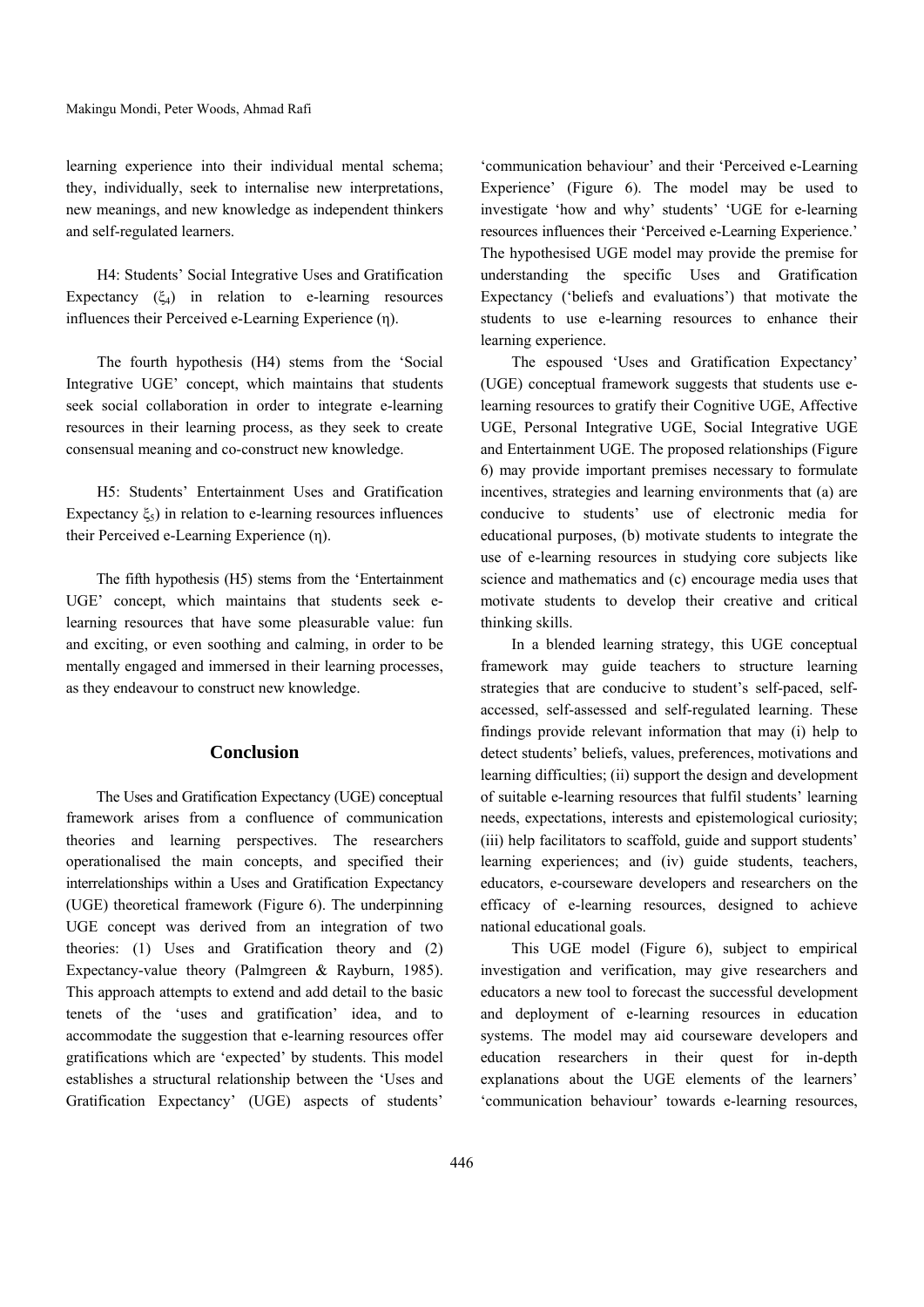and 'how and why' these factors influence students' learning experience.

## **References**

- Andrews, K. (2004). National and international trends in the knowledge economy: A review of the literature. *Australian flexible learning framework*. Australian National Training Authority (ANTA). Retrieved December 28, 2005 from http://www. flexiblelearning.net.au/projects/resources/PDFutureA.d oc
- Bandura, A. (1986). *Social foundations of thought and action: A social cognitive theory*. Englewood Cliffs, NJ: Prentice Hall.
- Bandura, A. (1997). *Self-efficacy: The exercise of control*. New York: Freeman.
- Beauschel, W., Gaiser, B., & Draheim, S. (2003). Communication needs of on-line students. In Anil Aggarwal (Ed.), *Web-based education: Learning from experience* (pp. 203–220). London: Information Science.
- Brandt, R. S., & Perkins, D. N. (2000). The evolving science of learning. In Ronald S. Brant (Ed.), *Education in a New Era* (pp.159-183). Virginia, U.S.A: Association for supervision and Curriculum Development (ASCD).
- Bryant, J. (2002). Entertainment as media effect. In J. Bryant, & D. Zillmann, (Eds.), *Media Effects: Advances in Theory and Research,* 525-544. Hillsdale, NJ: Lawrence Erlbaum Associates. Retrieved November 23, 2006, from http://wf2dnvr1.webfeat.org: 80/rn8nG183/url=http://site.ebrary.com/lib/mmulibrary /Doc?id=10084673&ppg=536
- Chandler, D. (1994). *Why do people watch television?* MCS. UWA 1994. Retrieved April, 8, 2006, from http://www.aber.ac.uk/media/Documents/short/ usegrat.html
- Chickering, A. W., & Gamson, Z. F. (1991). *Applying the seven principles for good practice in undergraduate education (New directions for teaching and learning)*. San Francisco: Jossey-Bass.
- Conner, M. L. (2002). *A primer on educational psychology*. Retrieved January 28, 2007 from http://agelesslearner.

com/intros/edpsych.html

- DeFleur, M. L., & Ball-Rokeach, S. (1989). *Theories of mass communication*. New York: Longman
- Eastin, M. S., & LaRose, R. (2000). Internet self-efficacy and the psychology of the digital divide. *Journal of Computer-Mediated Communication*. Retrieved December 26, 2005, from http://jcmc.indiana.edu/ vol6/issue1/eastin.html
- Ebersole, S. (2000). Uses and gratifications of the web among students. *Mass Communications and Center for New Media*, University of Southern Colorado. Retrieved January 22, 2007 from http://jcmc.indiana.edu/ vol6/issue1/ebersole.html
- Eighmey, J., & McCord, L. (1998). Adding value in the information age: Uses and gratifications of sites on the world wide web. *Journal of Business Research 41*(3), 187-194. Retrieved November 23, 2006, from http://www.ingentaconnect.com/search/expand?pub=in fobike://els/01482963/1998/00000041/00000003/art00 061&unc=
- Garrison, D. R., & Anderson, T. (2003). *E-learning in the 21st century: A framework for research and practice.*  London: Routledgefalmer.
- Golbeck, A. L. (1986). *Evaluating statistical validity of research reports: a guide for managers, planners, and researchers.* Retrieved December 29, 2006, from http://www.fs.fed.us/psw/publications/documents/psw\_ gtr087/psw\_gtr087.pdf
- Hamilton, N. T. (1998). Uses and gratifications theory. *For theories of persuasive communication & consumer decision making.* Retrieved April 15, 2007, from http://www.ciadvertising.org/studies/student/98\_fall/th eory/hamilton/leckenby/theory/thome.htm
- Hase, S., & Kenyon, C. (2000). *From andragogy to heutagogy*. Original ultiBASE publication. RMIT University. Retrieved January 2, 2006, from http://ultibase.rmit.edu.au/Articles/dec00/hase2.htm
- Hayashi, A., Chen, C., Ryan, T., & Wu, J. (2004). The role of social presence andmoderating role of computer self efficacy in predicting the continuance usage of elearning systems*. Journal of Information Systems Education*. West Lafayette: Summer 2004. *15*(2) 139 - 145. Retrieved May 23, 2007, from http://www. findarticles.com/p/articles/mi\_qa4041/is\_200407/ai\_n9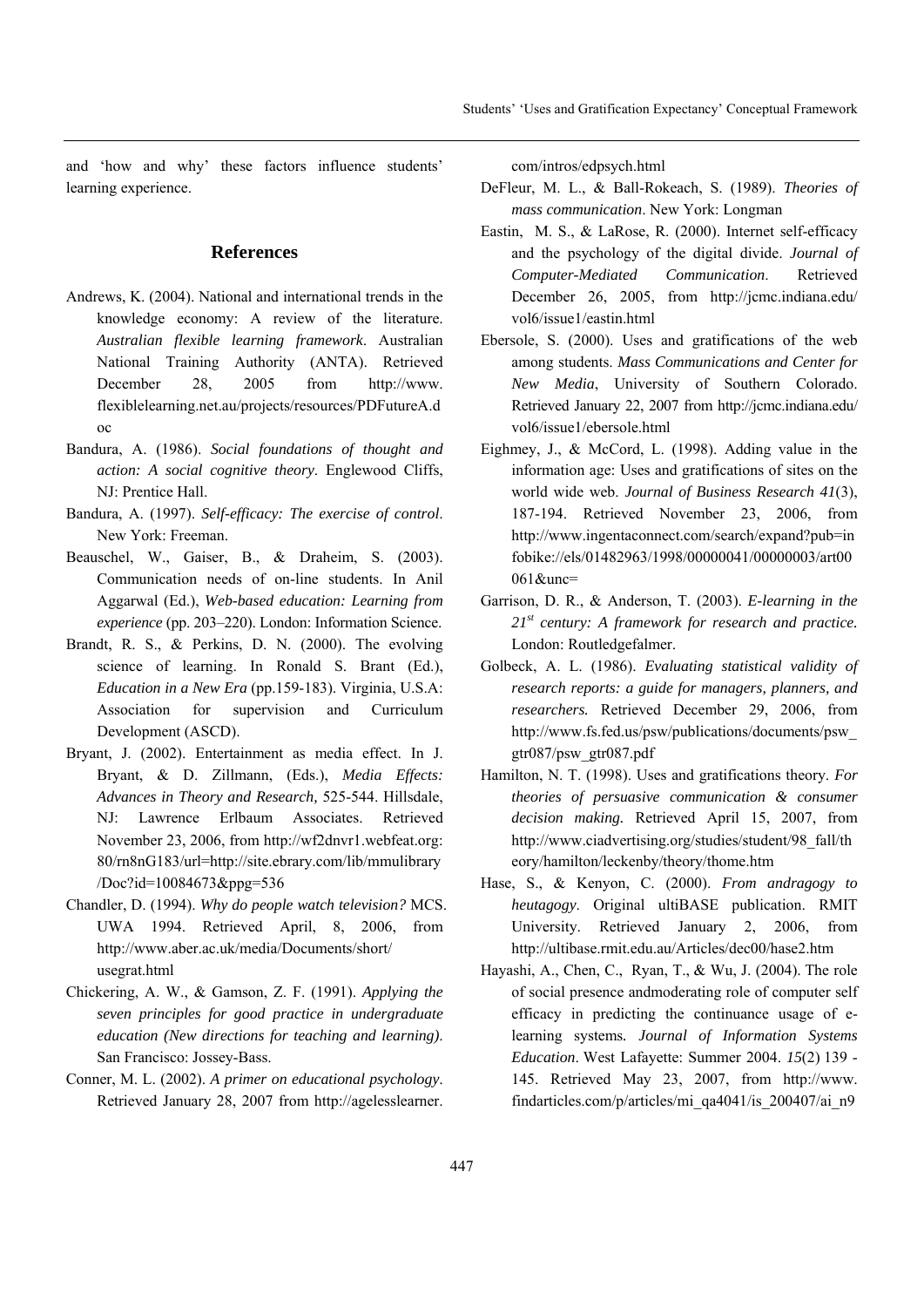437383

- Heinich, R., Molenda, M., Russel, J. D., & Smaldino, S. E. (1996). *Instructional media and technologies for learning.* London: Prentice-Hall.
- Hofstetter, F. T. (2001). *Multimedia literacy.* New York: McGraw-Hill Irwin.
- Honey, P., & Mumford, A. (1986). *Using your learning styles*. Berkshire: Maidenhead.
- Infed (2005). *Howard Gardner, multiple intelligences and education*. Encyclopaedia: Archives-explore. Retrieved October 22, 2005, from http://www.infed.org/ thinkers/gardner.htm
- Infrastructure (2005). Infrastructure: Multimedia super corridor. *Star Publications*. Retrieved October 8, 2005, from http://allmalaysia.info/msiacommerce/infrastructure/ msc.asp
- Jacobs, G. (2005). Hypermedia and discovery based learning: What value? *Australasian Journal of Educational Technology*, *21*(3), 355-366. Retrieved May 23, 2007, from http://www.ascilite.org.au/ ajet/ajet21/jacobs.html
- Katz, E., Blumler, J. G., & Gurevitch, M. (1974). *The uses of mass communication*. Beverly Hills, CA: Sage.
- Khosrow-Pour, M. (2002). *Web-based instructional learning*. London: IRM Press
- Kolb, D. A. (1984) *Experiential learning*, Englewood Cliffs, NJ: Prentice Hall.
- Laird, D. (1985). *Approaches to training and development*. Reading, Massachusetts: Addison-Wesley. Retrieved on December 17, 2005 from http://www.brookes.ac.uk/ services/ocsd/2\_learntch/theories.html
- Levy, M. R., & Windahl, S. (1985). The concept of audience activity. In K. E. Rosengren, L. A. Wenner, & P. Palmgreen (Eds.), *Media gratifications research: Current perspectives,* 109-122. Beverly Hills, CA: Sage.
- Littlejohn, S. W. (1996). *Theories of human communication*. New York: Wadsworth.
- Lombard, M., & Dittonn, T. (1997). At the heart of it all: The concept of presence*. Journal of Computer-Mediated Communication*, *3* (2). Retrieved May 17, 2005, from http://jcmc.indiana.edu/vol3/issue2/ lombard.html#rRice92

Luo, X. (2002). Uses and gratifications theory and e-

consumer behaviors: A structural equation modeling study. *Journal of Interactive Advertising*, *2* (2). Retrieved October 12, 2006, from http://jiad.org/ vol2/ no2/luo/

- Marzano, R. J. (1998). *A theory-based meta-analysis of research on instruction*. Aurora, CO: Mid-continent Research for Education and Learning.
- McQuail, D. (2000). *Mass communication theory*. Thousand Oaks, London: Sage Publications.
- Munro, R. A., & Rice-Munro, E. J. (2004). Learning styles, teaching approaches, and technology. *The Journal for Quality and Participation, 27*(1), 26-33. Cincinnati: Spring. Retrieved October 14, 2005, from http:// proquest.umi.com/pqdweb?did=628727781&sid=1&F mt=3&clientId=24792&RQT=309&VName=PQD
- Pajares, F. (2002). *Overview of social cognitive theory and of self-efficacy*. Retrieved November 23, 2006, from http://www.des.emory.edu/mfp/eff.html
- Palaigeorgiou, G. E., Siozos, P. D., Konstantakis, N. I., & Tsoukalas, I. A. (2005). A computer attitude scale for computer science freshmen and its educational implications. *Journal of Computer Assisted Learning, 21*(5), 330-342. Retrieved January 28, 2006, from http://www.blackwell-synergy.com/doi/full/10.1111/ j.1365-2729.2005.00137.x#h22
- Palmgreen, P., & Rayburn, J. D. (1985). An expectancyvalue approach to media gratifications. In K. E. Rosengren, P. Palmgreen, & L. A. Wenner (Eds.), *Media Gratification Research: Current Perspectives,*  61-72. Beverly Hills, CA: Sage.
- Palmgreen, P., Wenner, L., & Rosengren, K. (1985). Uses and gratifications research: The past ten years. In K. Rosengren, L.Wenner, & P. Palmgreen (Eds.), *Media gratifications research,* 11-37. Beverly Hills, CA: Sage.
- Papacharissi, Z., & Rubin, A. M. (2000). Predictors of internet use*. Journal of Broadcasting and Electronic Media*. *44* (2), 175-196. Retrieved November 23, 2006, from http://www.questia.com/PM.qst?a=o&d=500175 440&er=deny
- Papert, S. (1993). *Mindstorms: Children, computers, and powerful ideas.* New York: Basic Books, A member of The Perseus Books Group. Retrieved January 3, 2006, from http://www.amazon.com/gp/reader/0465046746/ ref=sib\_rdr\_zmout/104-1437820-